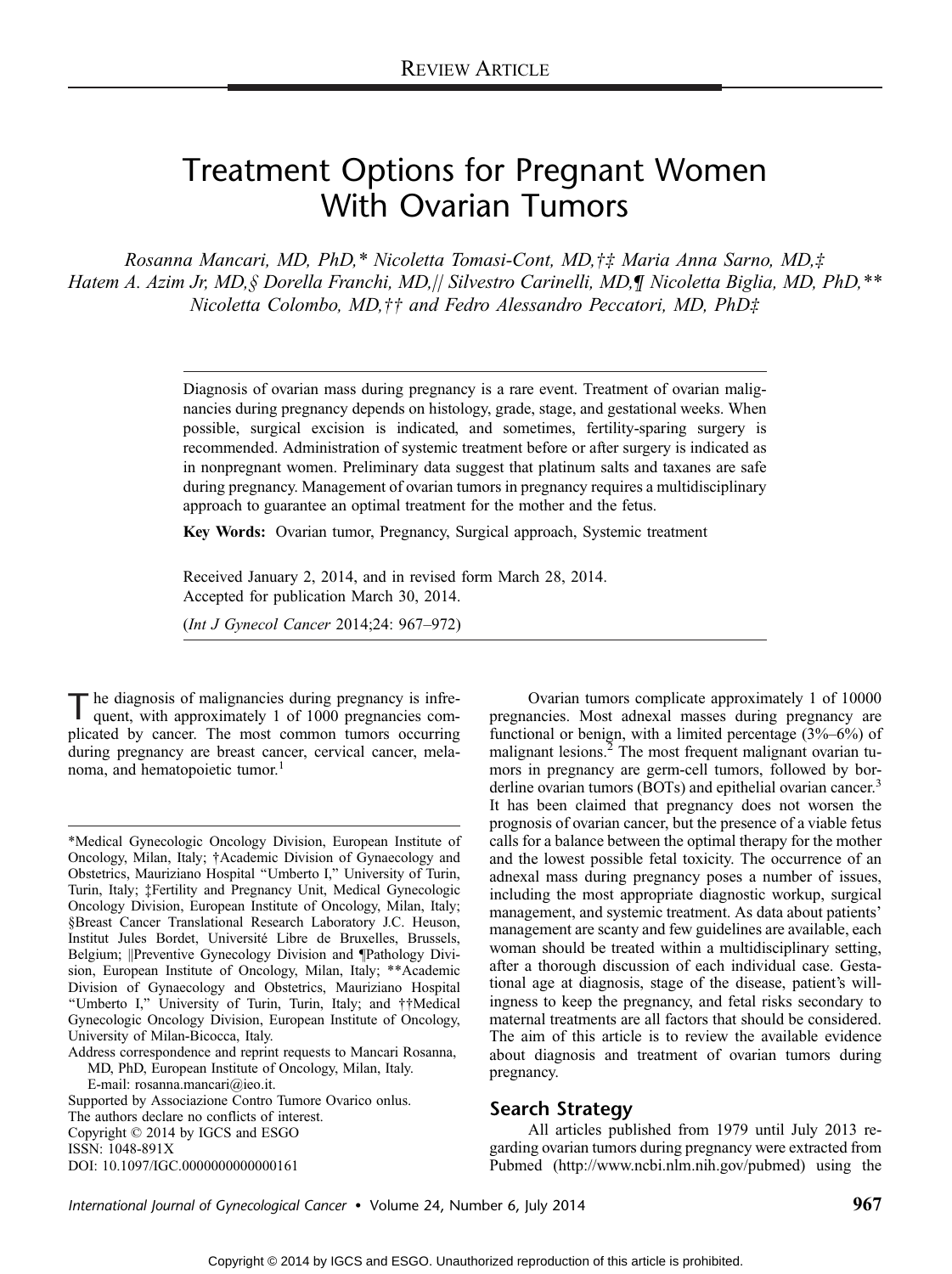search items ovarian tumours, pregnancy; ovarian carcinoma, pregnancy; surgery, pregnancy; or chemotherapy, pregnancy. Potentially eligible articles were identified based on the evaluation of the title and abstract. Seventy-eight articles were identified.

# Diagnostic Workup

Most pelvic masses diagnosed during pregnancy are discovered during routine fetal ultrasound.<sup>4</sup>

Ultrasound examination is safe, and an experienced examiner can confidently distinguish between benign and malignant pelvic masses on the basis of gray scale evaluation and color Doppler findings, correctly discriminating them in greater than  $90\%$  of all cases.<sup>5</sup> The reported sensitivity and specificity for malignancies are 88% and 96%, respectively.

Simple ovarian cysts will resolve spontaneously in most cases, and they are usually treated expectantly, at least if they are not causing any symptoms.

Women with simple adnexal cysts of 5 cm or less in diameter have been managed expectantly also outside pregnancy, without any adverse effects being noted.

Large masses with multiple septa, solid components, nodules, or papillae or symptomatic masses should be further investigated, $6$  and surgery should be considered.

In a study by Whitecar et al,<sup>2</sup> 89 of the 91 masses diagnosed as simple cysts were confirmed to be benign at pathologic examination; all 6 malignancies in their series were correctly identified by ultrasound characteristics.

Computed tomography might clarify the extraovarian spread of the disease but exposes the fetus to at least 2 to 4 cGy, and it should be avoided during pregnancy. Magnetic resonance imaging allows accurate evaluation of large masses that are difficult to visualize with ultrasound. It can also determine whether the tumor is widespread in the abdomen and discriminate acute bowel processes, such as appendicitis and inflammatory bowel disease. Using magnetic fields and not ionizing radiation, magnetic resonance imaging is deemed safe during the whole pregnancy.<sup>3</sup>

The role of serum tumor markers during pregnancy is debated. CA125 levels increase during the first trimester, with concentrations greater than 65 IU/mL in 16% of the patients.

Thus, the usefulness of serum tumors markers during pregnancy should be carefully considered.<sup>7</sup>

# Surgical Management

When there is a low probability of malignancy, the option of watchful waiting without surgery might be considered.<sup>8</sup> Surgical management of ovarian masses during pregnancy is indicated when the patient is at high risk of an acute abdomen, secondary to ovarian torsion or rupture. Moreover, the persistence of an adnexal mass during the second and third trimesters is considered by many authors an indication for surgery, as up to 10% of persistent ovarian masses will be ultimately diagnosed as malignant tumor s.<sup>9,10</sup> Whenever possible, midgestation (12-27 weeks) should be elected for ovarian surgery during pregnancy, but the risk of premature delivery remains quite high, reaching 22% in some series. Surgery can be performed by laparotomy or laparoscopy.<sup>9</sup> Laparoscopy drawbacks include possible injury to the

pregnant uterus by Verres needle or trocar and the potential fetal acidosis due to carbon dioxide.<sup>11</sup> On the other hand, laparoscopy is associated with less postoperative pain, reduced use of narcotics, and shorter hospital stay. Currently, there are no prospective studies comparing laparotomy and laparoscopy during pregnancy. However, multiple observational studies have demonstrated that laparoscopic management of adnexal masses in pregnancy is technically feasible and is associated with a lower risk of pregnancy complications.<sup>9</sup> The ideal procedure for a suspicious adnexal mass during pregnancy is peritoneal cytology and unilateral salpingo-oophorectomy of the affected side with frozensection analysis. Results of the frozen section should guide further surgical management.

# Borderline Ovarian Tumor

The BOTs account for 10% to 20% of all ovarian malignancies. They are characterized by younger age distribution, lower stage at diagnosis, and favorable prognosis. When BOT is diagnosed, resection of the neoplasm and all macroscopic diseases is required. The macroscopically normal ovary can be left in place, as bilateral oophorectomy does not improve prognosis.

A recent series of 40 patients with diagnosis of BOT during pregnancy highlights a trend to more aggressive characteristics and higher frequency of advanced stage than in nonpregnant women. This emphasizes the need for accurate inspection of the abdominal surface and biopsy of any suspicious lesion.<sup>12</sup>

### Nonepithelial Ovarian Tumor

Most patients with nonepithelial ovarian tumors (germcell and sex-cord stromal tumors) have bulky masses, sometimes measuring up to  $30 \text{ cm}^{13}$  Nonetheless, more than 90% of the patients have stage I disease. In 1 series, 24 of the 27 patients with dysgerminoma during pregnancy were diagnosed at stage  $IA.13$  In another series, all patients with sexcord tumors were diagnosed at stage I, but 13 of the 36 had tumor capsule rupture during the procedure.<sup>14</sup> Because prognosis of stage I nonepithelial tumors is good, fertilitysparing surgery is recommended.

# Epithelial Ovarian Cancer

In nonpregnant patients with early-stage epithelial ovarian cancer, standard surgeries are hysterectomy and bilateral salpingo-oophorectomy, omentectomy, peritoneal biopsies, and lymph node sampling. Only young patients with early-stage lesions who are interested in subsequent pregnancies may be treated conservatively. Surgery is followed by chemotherapy for all stages except for stages IA and IB and grade 1 tumors.<sup>15</sup>

During pregnancy, hysterectomy is not possible unless the patient decides to terminate the pregnancy. If the patient chooses to continue her pregnancy, preservation of the uterus with peritoneal staging should be offered as the primary surgical treatment.

In nonpregnant patients with an advanced disease, standard surgical management consists of debulking surgery with a complete resection of all macroscopic diseases.<sup>15</sup> In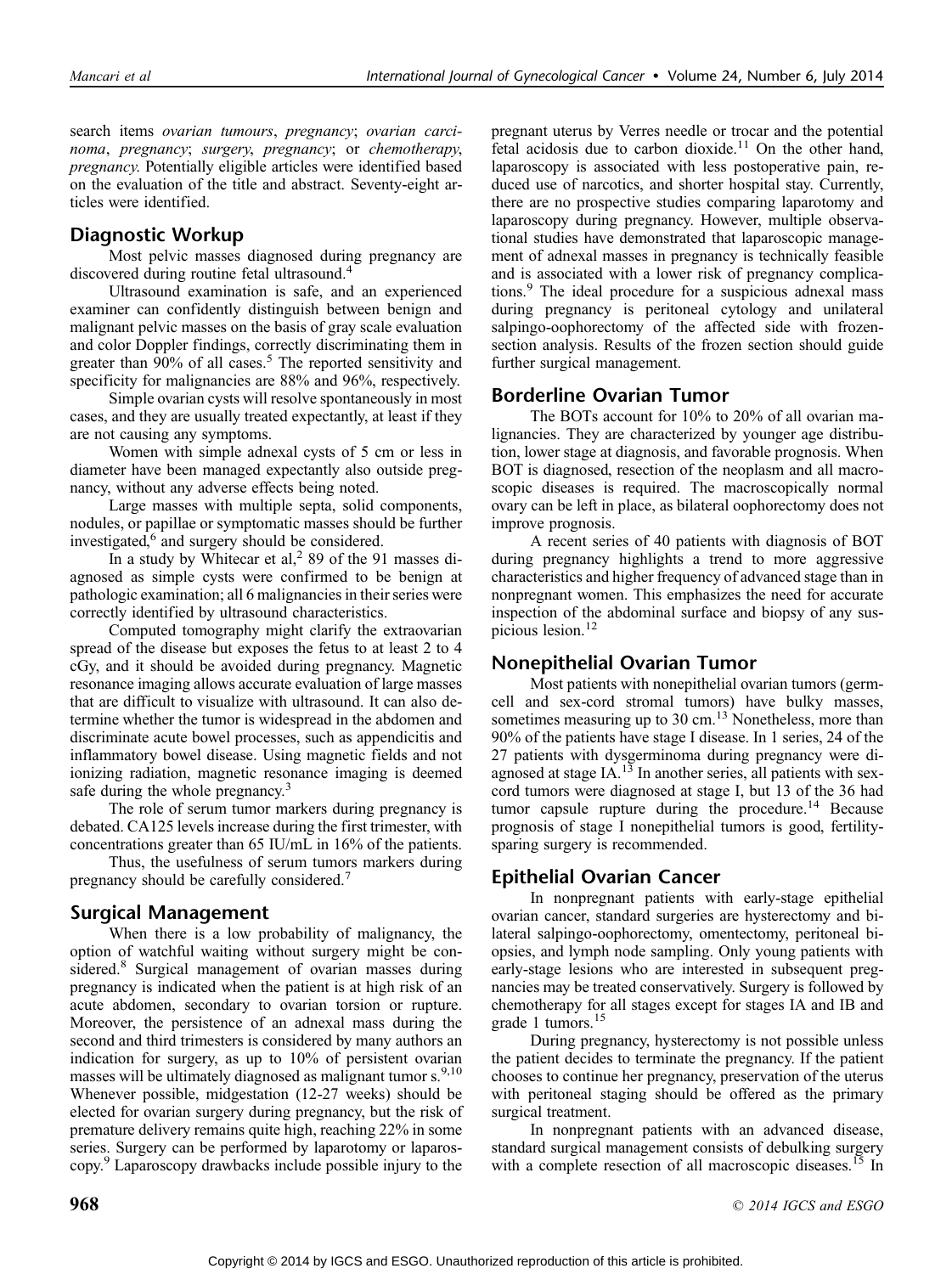patients with unresectable disease, 3 courses of neoadjuvant chemotherapy followed by interval debulking and 3 more courses of chemotherapy should be discussed.<sup>16</sup> During pregnancy, in most reported cases,<sup>17</sup> patients with an advanced disease chose to terminate pregnancy, but in some patients, neoadjuvant chemotherapy has been administered.

## Systemic Treatment

Outside pregnancy, standard chemotherapy regimens include carboplatin plus paclitaxelwith or without bevacizumab for epithelial cancer and bleomycin, cisplatin, and etoposide (BEP) for nonepithelial cancer. Preclinical data indicate that platinum derivatives are mutagenic and teratogenic,  $17-19$  particularly during the first trimester. The risk of congenital malformations is around 10% to 20% in the first trimester but decreases to 1% to 3% thereafter. Chemotherapy administered during the second and third trimesters can be associated with preterm delivery, intrauterine growth restriction, low birth weight, and neonatal blood count reduction.<sup>20</sup> It should not be given after the 35th week of gestation to reduce the risk of neonatal neutropenia.21,22

Cisplatin and carboplatin are highly bound to plasma proteins, and only the unbound fraction may cross the placenta. During pregnancy, lower albumin levels are observed; thus, higher levels of unbound cisplatin may be associated with higher risks of maternal and fetal toxicity. Ex vivo studies suggest that carboplatin transfer from the maternal to the fetal circulation remains very limited. In a unique pregnant baboon model, transplacental transfer of carboplatin, paclitaxel, and docetaxel has been studied. The concentration of carboplatin in the fetal plasma was half of that measured in the maternal plasma and was relatively stable. Conversely, platinum concentration in amniotic fluid gradually increased, possibly for the platinum excretion through fetal kidneys.23

Mir et al<sup>24</sup> identified 36 articles documenting the use of cisplatin and 7 cases of patients treated with carboplatin during pregnancy: platinum-related maternal toxicity during pregnancy was described equivalent to nonpregnant women. In 1 patient treated with BEP during the second trimester, a cerebral atrophy with ventriculomegaly was reported. Other anomalies included polyhydramnios and intrauterine growth restriction in 4 and 3 cases, respectively. Moreover, neonatal creatinine elevation was reported in 1 case, suggesting that cisplatin may be nephrotoxic in the fetus. In other patients treated with BEP during pregnancy, preterm labor, myelosuppression, and neonatal alopecia were reported.<sup>25</sup> Detectable levels of cisplatin or platinum-DNA adducts were reported in 2 newborns who were exposed to cisplatin during the third trimester and in 2 newborns exposed to carboplatin, suggesting a late transplacental transfer of these drugs.<sup>26</sup> In 2009, an international consensus on the treatment of gynecologic cancers during pregnancy was published: authors proposed to replace BEP with paclitaxel-carboplatin or cisplatin-vinblastine-bleomycin (PVB).<sup>25</sup> The PVB was used in some cases without maternal or fetal complications. Fetal morbidity and the potential high risk of secondary leukemia related to etoposide administration support the use of these alternative regimens in pregnant women with nonepithelial ovarian cancers. Other and more recent data support the safety

of platinum analogues in pregnancy; patients were treated with cisplatin or carboplatin for ovarian cancer during pregnancy, with normal neonatal outcome, as shown in Table 1.

Paclitaxel has been used during pregnancy for breast and ovarian cancers, but long-term data are scanty. As taxanes have low molecular weight, they would be expected to easily cross the placenta. In the pregnant baboon model previously cited,<sup>23</sup> very low levels of paclitaxel and docetaxel were detected in fetal compartments, with a concentration ratio of 1:100 in fetal and maternal plasmas, respectively. Taxanes are substrates for P-glycoprotein, a placental transporter that highly reduces placental transfer, limiting the drug concentration in fetal tissue.

Cardonick et al<sup>27</sup> reported data of 15 women treated with taxanes during pregnancy, 12 with a diagnosis of breast cancer and 3 with a diagnosis of ovarian cancer. In 2 patients, there was a preterm delivery secondary to preeclampsia. Three newborns had a weight at delivery below the 10th percentile, and a hypertrophic pyloric stenosis was diagnosed in 1 infant. Even if the treated patients were few, apparently, there were no statistically significant differences in obstetric and neonatal outcomes in pregnant women treated with taxane-based regimen compared with other chemotherapeutic agents.

Smith et  $al^{28}$  published a case report of a pregnant woman with ovarian cancer treated from the 14th week of gestation with intraperitoneal carboplatin along with systemic paclitaxel. At 32 weeks, the patient developed mild preeclampsia and thrombocytopenia, and at birth, bilateral talipes equinovarus was described.

From these data, it clearly seems that the use of chemotherapy during pregnancy should be thoroughly discussed for the potential risk of fetal damage and potential pregnancy complications.<sup>29</sup> Table 1 reports a summary of all ovarian cancer patients treated with chemotherapy during pregnancy.

Aviles and Neri<sup>18</sup> reported the long-term outcomes of 84 children whose mothers received chemotherapy during gestation. All children reached adequate learning and educational performance in the long-term follow-up. A multicenter study by Amant et al<sup>30</sup> showed normal cardiologic and neurologic development in 70 children treated with different chemotherapy regimens in the uterus. Median gestational age at birth was 35.5 weeks, with a birth weight under the 10th percentile in 14 of the 70 children. The incidence of fetal malformations was similar to the general population. Neonatal neurologic examination was normal in 91% of the babies with transient anomalies (hypotonia, contracture). After a median follow-up of 22.3 months, a normal cognitive development was reported for most children, with a prevalence of lower performances mainly in the preterm group. No structural cardiac defect nor conduction abnormalities were detected.

Few data are available about monoclonal antibodies treatment during pregnancy. Bevacizumab, the VEGF-specific monoclonal antibody indicated for advanced epithelial ovarian cancer, is assigned to pregnancy category C by the FDA for its teratogenic effect in animal models. No reports on the use of bevacizumab in pregnant ovarian cancer patients have been published; thus, it should not be administered during pregnancy.<sup>31</sup>

 $\degree$  2014 IGCS and ESGO 969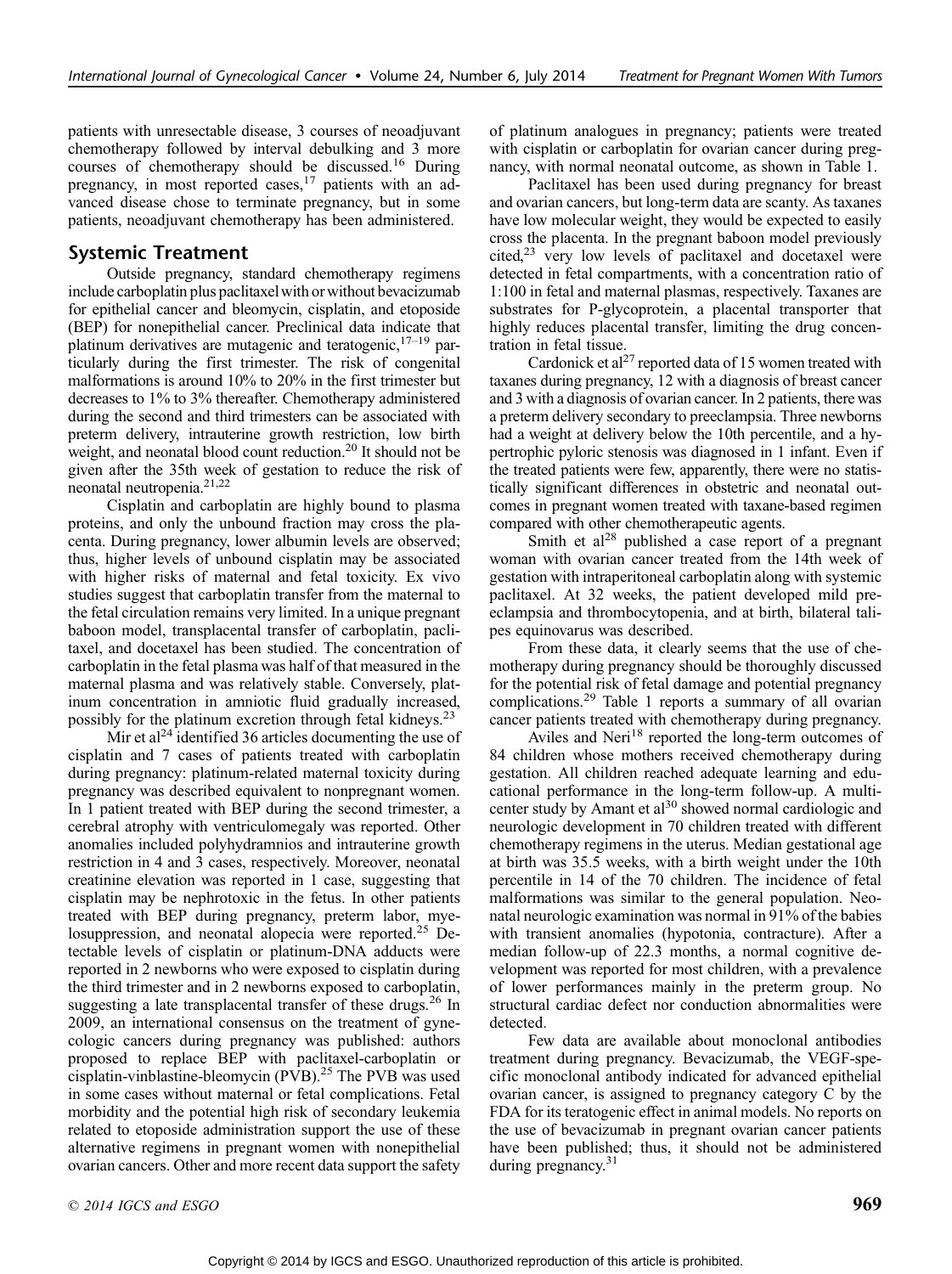| $\div$<br><b>TABLE</b>        | Report of ovarian neoplasms treated                            | with chemotherapy during pregnancy               |                 |                                    |                                                                                             |
|-------------------------------|----------------------------------------------------------------|--------------------------------------------------|-----------------|------------------------------------|---------------------------------------------------------------------------------------------|
|                               |                                                                |                                                  | $GA$ at         |                                    |                                                                                             |
| Ptsn.<br>Author               | Histotype                                                      | Chemotherapy                                     | Delivery,<br>wk | <b>Obstetrical Outcome</b>         | Neonatal Outcome                                                                            |
| Germ-cell ovarian tumors      |                                                                |                                                  |                 |                                    |                                                                                             |
| Robova et al<br>(2007)        | Endodermal sinus tumor                                         | Cisplatin, 4 courses                             | 35              | Normal antenatal US examination    | Anemia with red cell transfusion at birth<br>Healthy at F-U (24 mo)                         |
| Han et al (2005)              | Endodermal sinus tumor                                         | Cisplatin, etoposide, bleomycin                  | $\overline{4}$  | <b>IUGR</b>                        | Healthy newborn                                                                             |
| Viana et al<br>(2011)         | Endodermal sinus tumor                                         | Cisplatin and etoposide, 6 courses               | 35              | IUGR, oligohydramnios              | Anemia and thrombocytopenia at birth<br>Healthy at F-U (72 mo)<br>Healthy at F-U (24 mo)    |
| Malone et al<br>(1989)        | Endodermal sinus tumor                                         | Cisplatin, vinblastine, bleomycin                | 32              | ≸                                  | Healthy newborn<br>F-U: NA                                                                  |
| Elit et al (1999)             | Endodermal sinus tumor                                         | Cisplatin, etoposide, bleomycin                  | 28              | Ventriculomegaly at US examination | moderate RDS (related to prematurity)<br>Ventriculomegaly with cerebral atrophy;<br>F-U: NA |
| Motegi et al<br>(2007)        | Endodermal sinus tumor                                         | Cisplatin, vinblastine, etoposide                | $\overline{31}$ | Normal antenatal US examination    | Healthy newborn<br>F-U: NA                                                                  |
| Karimi Zarchi<br>et al (2008) | Immature teratoma                                              | Cisplatin; etoposide; bleomycin,<br>2 courses    | 39              | Normal antenatal US examination    | Healthy at F-U (18 mo)<br>Healthy newborn                                                   |
| Han et al (2005)              | Immature teratoma                                              | Cisplatin; etoposide; bleomycin,<br>2 courses    | 38              | Normal antenatal US examination    | Healthy newborn, intussusception at 7 mo<br>Healthy at F-U (26 mo)                          |
| Christman et al<br>(1990)     | Immature teratoma                                              | Cisplatinum; vinblastine;<br>bleomycin, 1 course | $\overline{4}$  | ¥                                  | Healthy at F-U (60 mo)<br>Healthy newborn                                                   |
| Hubalek et al<br>(2007)       | Dysgerminoma                                                   | Carboplatin; paclitaxel, 3 courses               | 36              | Normal antenatal US examination    | Minor RDS, mild anemia at birth<br>Healthy at F-U (22 mo)                                   |
| Buller et al<br>(1992)        | Dysgerminoma                                                   | Cisplatin; etoposide, 4 courses                  | 38              | <b>IUGR</b>                        | Healthy at F-U (9 mo)<br>Low weight at birth                                                |
| Horbelt et al<br>(1994)       | Mixed germ-cell tumor                                          | Cisplatin; etoposide; bleomycin,<br>3 courses    | 39              | Ź                                  | Anemia at birth<br>F-U: NA                                                                  |
| Stromal ovarian tumors        |                                                                |                                                  |                 |                                    |                                                                                             |
| Tomlinson et al<br>(1997)     | Sertoli-Leydig tumor                                           | Cyclophosphamide; cisplatin,<br>3 courses        | 34              | Á                                  | Healthy at F-U (12 mo)<br>Healthy newborn                                                   |
| Epithelial ovarian tumors     |                                                                |                                                  |                 |                                    |                                                                                             |
| Otton et al<br>(2001)         | Papillary serous adenocarcinoma<br>with a clear-cell component | Cisplatin, 4 courses                             | $\overline{31}$ | Normal antenatal US examination    | Healthy at F-U (12 mo)<br>Healthy newborn                                                   |
| Henderson et al<br>(1993)     | Papillary serous adenocarcinoma                                | Cisplatin; carboplatin, 3 courses                | 36              | Normal antenatal US examination    | Healthy at F-U (12 mo)<br>Healthy newborn                                                   |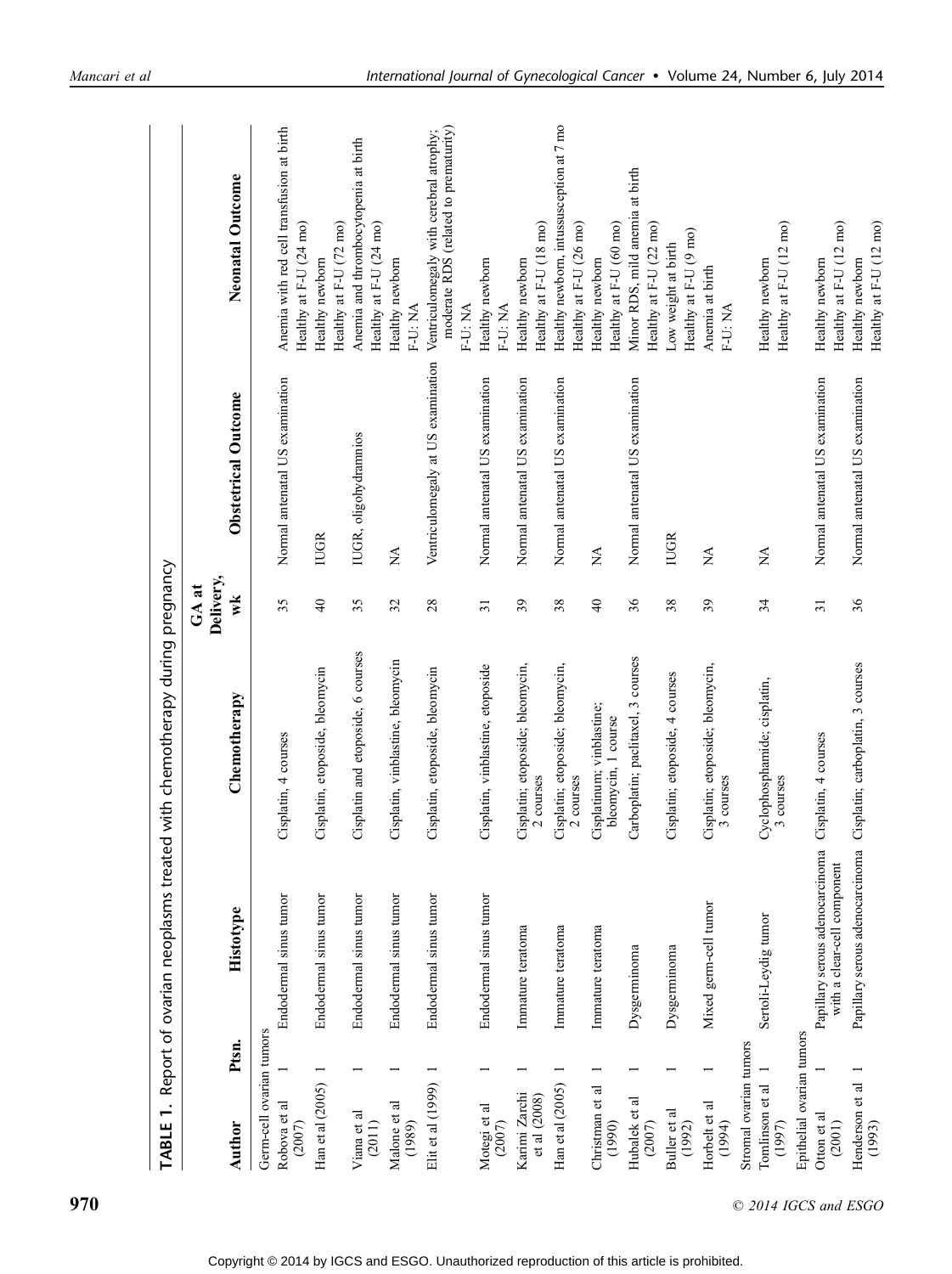| King et al<br>(1991)             |   | Papillary serous adenocarcinoma                           | Cyclophosphamide; cisplatin,<br>5 courses                                                                                                         | 36       | ₹                                                                             | Healthy newborn<br>F-U: NA                                                                              |
|----------------------------------|---|-----------------------------------------------------------|---------------------------------------------------------------------------------------------------------------------------------------------------|----------|-------------------------------------------------------------------------------|---------------------------------------------------------------------------------------------------------|
| Malfetano et al<br>(1990)        |   | $\overline{a}$<br>Papillary serous adenocarcinom          | Cyclophosphamide; cisplatin,<br>7 courses                                                                                                         | 37       | $\sum_{i=1}^{n}$                                                              | Healthy at F-U (19 mo)<br>Healthy newborn                                                               |
| Bayhan et al<br>(1999)           |   | Mucinous adenocarcinoma                                   | Cyclophosphamide; cisplatin,<br>2 courses                                                                                                         | 35       | Polyhydramnios                                                                | Healthy at F-U (18 mo)<br>RDS at birth                                                                  |
| Sood et al<br>(2001)             |   | $\overline{a}$<br>Papillary serous adenocarcinom          | Cisplatin; paclitaxel, 3 courses                                                                                                                  | 37       | Normal antenatal US examination                                               | Healthy at F-U (30 mo)<br>Healthy newborn                                                               |
| Ferrandina et al<br>(2005)       |   | Papillary serous adenocarcinoma                           | Cisplatin, 6 courses                                                                                                                              | 36       | Normal antenatal US examination                                               | Healthy at F-U (42 mo)<br>Healthy newborn                                                               |
| Mendez et al<br>(2003)           |   | Papillary serous adenocarcinoma                           | Carboplatin; paclitaxel, 6 courses                                                                                                                | 36       | Normal antenatal US examination                                               | Healthy at F-U (15 mo)<br>Healthy newborn                                                               |
| Picone et al<br>(2004)           |   | Endometrioid adenocarcinoma                               | Carboplatin, 2 courses                                                                                                                            | 34       | Normal antenatal US examination                                               | Unit care for prematurity<br>Healthy at F-U (18 mo)                                                     |
| Modares Gilani<br>et al (2007)   |   | $\overline{\mathbf{a}}$<br>Papillary serous adenocarcinom | Carboplatin; paclitaxel, 4 courses                                                                                                                | 35       | Normal antenatal US examination                                               | Healthy at F-U (6 mo)<br>Healthy newborn                                                                |
| Huang et al<br>(2004)            |   | Mucinous adenocarcinoma                                   | Cisplatin, cyclophosphamide                                                                                                                       | $30\,$   | Preterm premature ruptured<br>membrane                                        | Á<br>≸                                                                                                  |
| Smith et al<br>$(2013)^{28}$     |   | Serous adenocarcinoma                                     | intravenous paclitaxel, 4 courses<br>Intraperitoneal carboplatin;                                                                                 | 37       | Preeclampsia, IUGR                                                            | Low birth weight, congenital talipes<br>equinovarus (familiarity)<br>Healthy at $F-U$ (6 mo)            |
| Cardonick et al<br>$(2012)^{27}$ | 3 | ≸                                                         | paclitaxel; carboplatin, paclitaxel<br>Carboplatin, paclitaxel; cisplatin,                                                                        | 36<br>38 | normal antenatal US examination<br>IUGR, normal twin pregnancy,               | Healthy newborn<br>Twin A: healthy                                                                      |
|                                  |   |                                                           |                                                                                                                                                   | 39       |                                                                               | Twin B: jaundice, Tourette syndrome,<br>dyslexia, Asperger syndrome,<br>Healthy newborn<br>speech delay |
| Tabata et al<br>(2008)           |   | Undifferentiated carcinoma                                | Carboplatin, 4 courses                                                                                                                            | 33       | Normal antenatal US examination                                               | Healthy at F-U (12 mo)<br>Healthy newborn                                                               |
| Serkies et al<br>(2011)          |   | Mucinous adenocarcinoma                                   | Cisplatin; paclitaxel, 2 courses                                                                                                                  | 34       | Normal antenatal US examination                                               | Healthy at F-U (73 mo)<br>Healthy newborn                                                               |
| Doi et al (2009)                 |   | Mucinous adenocarcinoma                                   | Carboplatin; paclitaxel, 5 courses                                                                                                                | 37       | Normal antenatal US examination                                               | Healthy at F-U (40 mo)<br>Healthy newborn                                                               |
| Mantovani et al<br>(2007)        |   | Serous adenocarcinoma                                     | Paclitaxel, 5 courses                                                                                                                             | 38       | Normal antenatal US examination                                               | Healthy at F-U (16 mo)<br>Healthy newborn                                                               |
| Rouzi et al<br>(2009)            |   | $\overline{a}$<br>Papillary serous adenocarcinom          | Cisplatin; docetaxel, 4 courses                                                                                                                   | 34       | Anhydramnios and ventriculomegaly<br>diagnosed before starting<br>chemoterapy | The baby died 5 days after delivery<br>because of multiple anomalies                                    |
|                                  |   |                                                           | F-U, follow-up; GA, gestational age; IUGR, intrauterine growth restriction; NA, not available; RDS, respiratory distress syndrome; US, ultrasound |          |                                                                               |                                                                                                         |

 $\odot$  2014 IGCS and ESGO 971